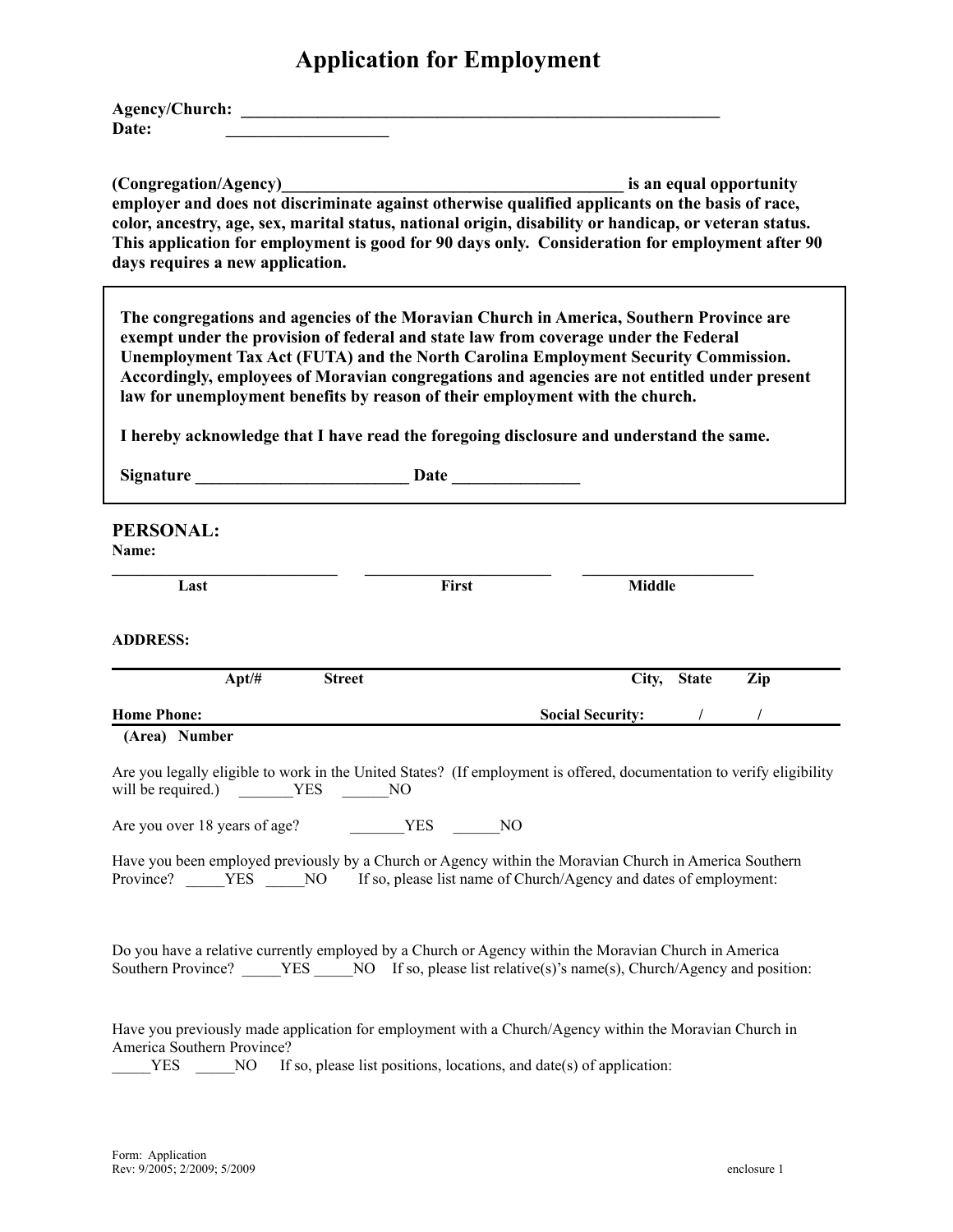For ministry positions, such as youth leader, choir director, etc., please provide religious/church affiliation:

|                                                                            | High School: No. of years completed 1 2 3 4                                                                                             |
|----------------------------------------------------------------------------|-----------------------------------------------------------------------------------------------------------------------------------------|
|                                                                            | Diploma: _____YES _____NOGED: ____YES ____NO                                                                                            |
|                                                                            | School(s): __________________________________City/State: ________________________                                                       |
|                                                                            | College and/or Vocational School: No. yrs. Completed 1 2 3 4                                                                            |
|                                                                            |                                                                                                                                         |
|                                                                            |                                                                                                                                         |
| <b>Other Training or Degrees:</b>                                          |                                                                                                                                         |
|                                                                            |                                                                                                                                         |
|                                                                            |                                                                                                                                         |
|                                                                            |                                                                                                                                         |
|                                                                            | entry on an additional piece of paper. Please check here if additional work experience pages are included:                              |
|                                                                            |                                                                                                                                         |
|                                                                            |                                                                                                                                         |
|                                                                            |                                                                                                                                         |
|                                                                            |                                                                                                                                         |
|                                                                            | PROFESSIONAL LICENSE OR MEMBERSHIP:<br>NOTE: You need not disclose membership in professional organizations that may reveal information |
|                                                                            | regarding race, color, creed, sex, national origin, ancestry, age, disability, marital status, veteran status or                        |
| any other protected status.                                                |                                                                                                                                         |
|                                                                            |                                                                                                                                         |
|                                                                            |                                                                                                                                         |
|                                                                            |                                                                                                                                         |
|                                                                            |                                                                                                                                         |
|                                                                            |                                                                                                                                         |
|                                                                            |                                                                                                                                         |
|                                                                            |                                                                                                                                         |
|                                                                            |                                                                                                                                         |
|                                                                            |                                                                                                                                         |
|                                                                            |                                                                                                                                         |
|                                                                            |                                                                                                                                         |
|                                                                            |                                                                                                                                         |
|                                                                            | Shorthand ____wpm Typewriter __________wpm 10-key adding machine __________                                                             |
|                                                                            |                                                                                                                                         |
|                                                                            | MSWord _____________ MSPublisher ___________ MSWorks ____________ QuickBooks ________                                                   |
|                                                                            | Other Word Processing Software                                                                                                          |
|                                                                            |                                                                                                                                         |
| Type of License(s) Held:<br>State where License is held:<br><b>SKILLS:</b> | Internet Explorer<br>Other Software Skills                                                                                              |
|                                                                            |                                                                                                                                         |
|                                                                            |                                                                                                                                         |
| <b>RECORD OF CONVICTION:</b>                                               | Have you ever been convicted of a crime other than minor traffic offense? YES NO                                                        |

*NOTE: A conviction will not necessarily disqualify you for employment. All factors, including seriousness and* nature of crime, will be considered. However, failure to fully disclose misdemeanor or felony convictions will be *considered falsification, and will disqualify you for employment consideration.*

 $\mathcal{L}_\text{max} = \mathcal{L}_\text{max} = \mathcal{L}_\text{max} = \mathcal{L}_\text{max} = \mathcal{L}_\text{max} = \mathcal{L}_\text{max} = \mathcal{L}_\text{max} = \mathcal{L}_\text{max} = \mathcal{L}_\text{max} = \mathcal{L}_\text{max} = \mathcal{L}_\text{max} = \mathcal{L}_\text{max} = \mathcal{L}_\text{max} = \mathcal{L}_\text{max} = \mathcal{L}_\text{max} = \mathcal{L}_\text{max} = \mathcal{L}_\text{max} = \mathcal{L}_\text{max} = \mathcal{$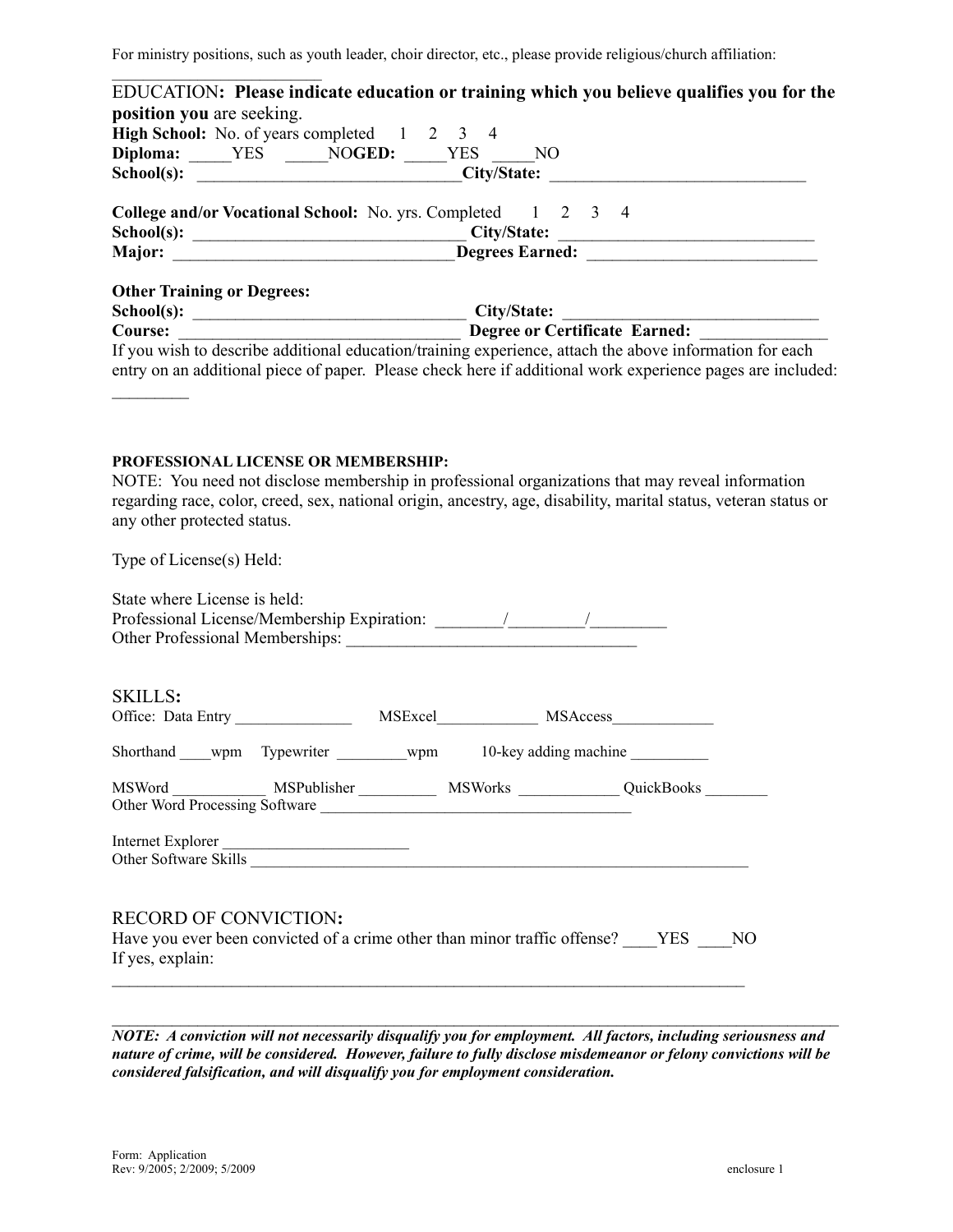EMPLOYMENT HISTORY**:** List most recent employer first, including US Military Service. May we contact your present employer? \_\_\_\_\_YES \_\_\_\_\_NO If any employment was under a different name, indicate name:

|                                                                                    | <b>Address:</b>                                                                                          |
|------------------------------------------------------------------------------------|----------------------------------------------------------------------------------------------------------|
|                                                                                    |                                                                                                          |
| Dates of Employment:                                                               |                                                                                                          |
| $\text{mo/yr}$ $\text{mo/yr}$                                                      |                                                                                                          |
|                                                                                    | Reason for Leaving:                                                                                      |
| Supervisor:<br>Please enter a brief description of duties:                         |                                                                                                          |
|                                                                                    |                                                                                                          |
|                                                                                    |                                                                                                          |
| Employer:                                                                          |                                                                                                          |
|                                                                                    |                                                                                                          |
|                                                                                    |                                                                                                          |
|                                                                                    |                                                                                                          |
|                                                                                    |                                                                                                          |
| Supervisor: $\frac{m o/yr}{m o/yr}$<br>Please enter a brief description of duties: |                                                                                                          |
|                                                                                    |                                                                                                          |
|                                                                                    |                                                                                                          |
|                                                                                    |                                                                                                          |
|                                                                                    | Position:                                                                                                |
|                                                                                    |                                                                                                          |
| Dates of Employment: mo/yr mo/yr                                                   |                                                                                                          |
|                                                                                    |                                                                                                          |
| Please enter a brief description of duties:                                        |                                                                                                          |
|                                                                                    |                                                                                                          |
|                                                                                    |                                                                                                          |
|                                                                                    |                                                                                                          |
| Employer:                                                                          |                                                                                                          |
|                                                                                    |                                                                                                          |
| $\frac{1}{\text{mo/yr}}$ $\frac{1}{\text{mo/yr}}$                                  |                                                                                                          |
|                                                                                    | Ending Salary: \$<br>Reason for Leaving:                                                                 |
| Supervisor:                                                                        |                                                                                                          |
| Please enter a brief description of duties:                                        |                                                                                                          |
|                                                                                    |                                                                                                          |
|                                                                                    | If you wish to describe additional work experience, attach the above information for each position on an |
|                                                                                    | additional piece of paper. Please check here if additional work experience pages are included:           |
|                                                                                    |                                                                                                          |
|                                                                                    |                                                                                                          |
|                                                                                    |                                                                                                          |
| If yes, please explain:                                                            |                                                                                                          |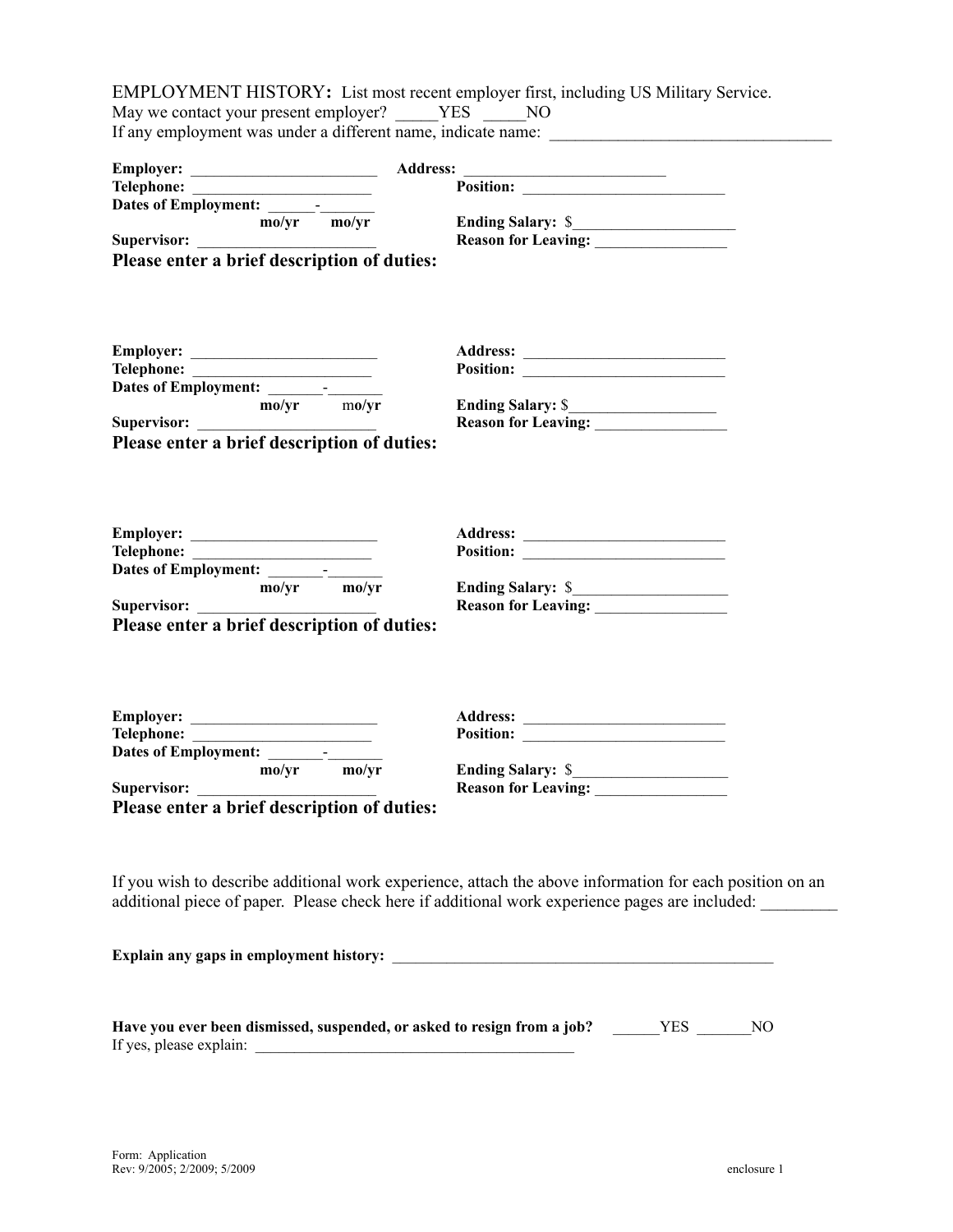| <b>REFERENCES:</b>   |                                                                                                                         |  |
|----------------------|-------------------------------------------------------------------------------------------------------------------------|--|
| <b>Professional:</b> |                                                                                                                         |  |
|                      |                                                                                                                         |  |
|                      |                                                                                                                         |  |
|                      | Telephone:                                                                                                              |  |
|                      | (area) phone $#$                                                                                                        |  |
|                      |                                                                                                                         |  |
|                      |                                                                                                                         |  |
|                      |                                                                                                                         |  |
|                      |                                                                                                                         |  |
|                      | (area) phone $#$                                                                                                        |  |
|                      |                                                                                                                         |  |
|                      |                                                                                                                         |  |
|                      |                                                                                                                         |  |
|                      |                                                                                                                         |  |
|                      | (area) phone $\overline{H}$                                                                                             |  |
|                      | <b>Personal:</b> (Note – Please do not include relatives/family members)                                                |  |
|                      |                                                                                                                         |  |
|                      |                                                                                                                         |  |
|                      |                                                                                                                         |  |
|                      | (area) phone $#$                                                                                                        |  |
|                      |                                                                                                                         |  |
| 2) Name:             | <u> 1989 - Johann John Stein, markin fan it fjort fan it fjort fan it fjort fan it fjort fan it fjort fan it fjort </u> |  |
|                      |                                                                                                                         |  |
|                      |                                                                                                                         |  |
| <b>Telephone:</b>    | $(\overline{\text{area}})$ phone #                                                                                      |  |
|                      |                                                                                                                         |  |
|                      |                                                                                                                         |  |
|                      |                                                                                                                         |  |
|                      |                                                                                                                         |  |
| <b>Telephone:</b>    |                                                                                                                         |  |
|                      | (area) phone $#$                                                                                                        |  |